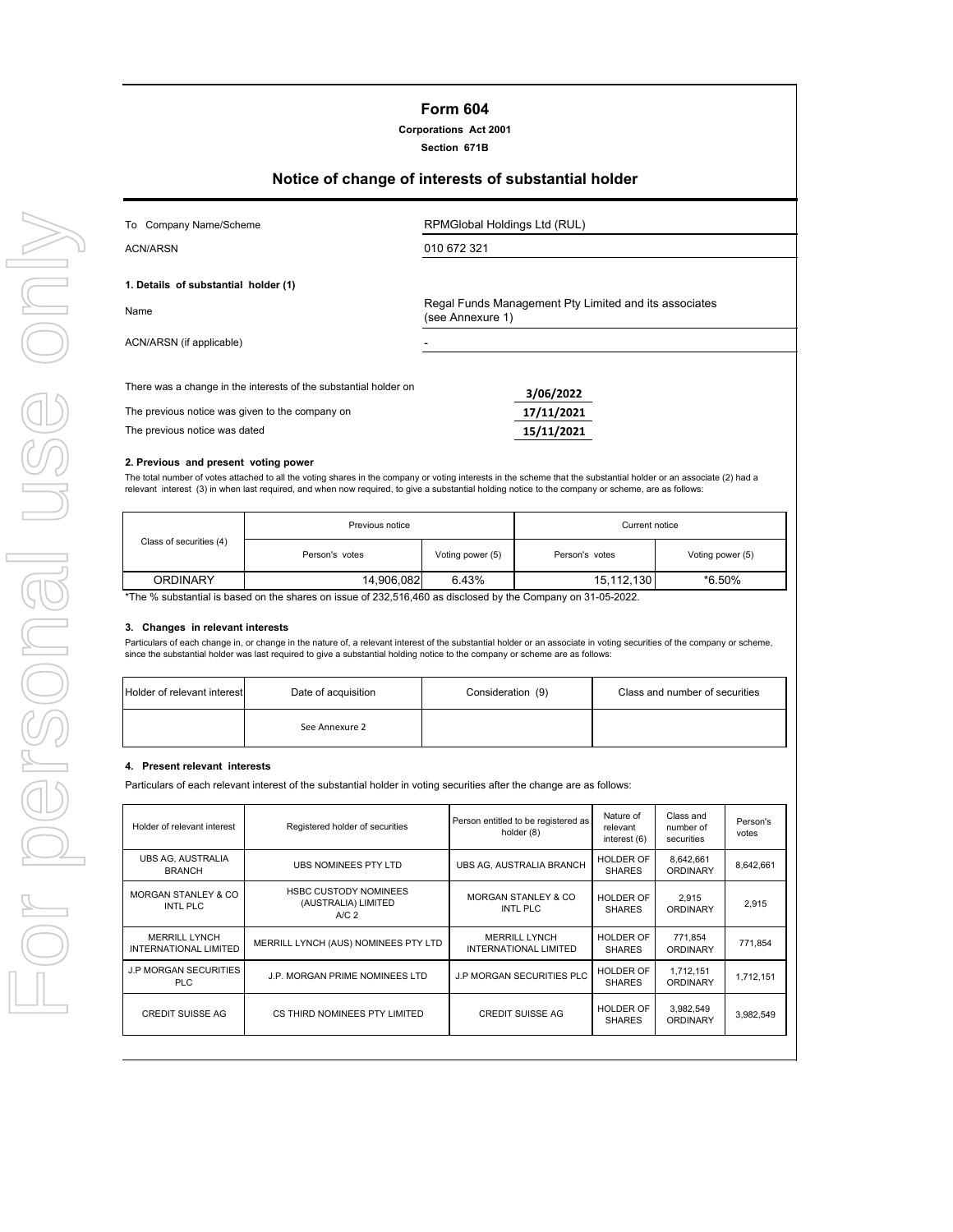### **5. Changes in association**

The persons who have become associates (2) of, ceased to be associates of, or have changed the nature of their association (9) with, the substantial holder in relation to voting interests in the company or scheme are as follows:

| Name and ACN/ARSN (if applicable) | Nature of association                    |
|-----------------------------------|------------------------------------------|
| REGAL PARTNERS LIMITED            | 100% OWNER OF REGAL FUNDS MANAGEMENT PTY |
|                                   | LIMITED                                  |

### **6. Addresses**

The addresses of persons named in this form are as follows:

| Name                               | Address                                       |
|------------------------------------|-----------------------------------------------|
| REGAL FUNDS MANAGEMENT PTY LIMITED | LEVEL 47, GATEWAY, 1 MACQUARIE PLACE, SYDNEY  |
|                                    | NSW 2000                                      |
| REGAL PARTNERS LIMITED             | LEVEL 47, GATEWAY, 1  MACQUARIE PLACE, SYDNEY |
|                                    | NSW 2000                                      |

## **Signature**

| print name | Kenny Ho | capacity | <b>Company Secretary</b> |
|------------|----------|----------|--------------------------|
|            |          |          |                          |
| sign here  |          | date     | 7/06/2022                |

#### **Annexure 1**

 **Details of Substantial Holders**

| ACN<br>Name |                                                |  |  |
|-------------|------------------------------------------------|--|--|
|             | 107 576 821 REGAL FUNDS MANAGEMENT PTY LIMITED |  |  |
|             | 129 188 450 REGAL PARTNERS LIMITED             |  |  |

## **Annexure 2**

 **Changes in Relevant Interests**

| Date       | Person whose relevant interest changed                                                                                           | Nature of<br>Change | Consideration<br>given in<br>relation to<br>change | Number of<br>securities<br>affected | Class of<br>securities | Persons<br>votes<br>affected |
|------------|----------------------------------------------------------------------------------------------------------------------------------|---------------------|----------------------------------------------------|-------------------------------------|------------------------|------------------------------|
|            | Regal Funds Management Pty Limited (and Regal Partners                                                                           |                     |                                                    |                                     |                        |                              |
|            | Limited by virtue of control of Regal Funds Management Pty                                                                       |                     |                                                    |                                     |                        |                              |
| 16/11/2021 | Limited)                                                                                                                         | Buy                 | 7867.58                                            | 3712                                | Ordinary               | 3712                         |
|            | Regal Funds Management Pty Limited (and Regal Partners<br>Limited by virtue of control of Regal Funds Management Pty             |                     |                                                    |                                     |                        |                              |
| 22/11/2021 | Limited)                                                                                                                         | Buy                 | 83226.61                                           | 40415                               | Ordinary               | 40415                        |
| 22/11/2021 | Regal Funds Management Pty Limited (and Regal Partners<br>Limited by virtue of control of Regal Funds Management Pty<br>Limited) | Sell                | 127195.74                                          | 62658                               | Ordinary               | 62658                        |
| 23/11/2021 | Regal Funds Management Pty Limited (and Regal Partners<br>Limited by virtue of control of Regal Funds Management Pty<br>Limited) | Buy                 | 26790.16                                           | 13092                               | Ordinary               | 13092                        |
| 24/11/2021 | Regal Funds Management Pty Limited (and Regal Partners<br>Limited by virtue of control of Regal Funds Management Pty<br>Limited) | Buy                 | 13521.52                                           | 6652                                | Ordinary               | 6652                         |
|            | Regal Funds Management Pty Limited (and Regal Partners<br>Limited by virtue of control of Regal Funds Management Pty             |                     |                                                    |                                     |                        |                              |
| 2/12/2021  | Limited)                                                                                                                         | Buy                 | 20393.08                                           | 10218                               | Ordinary               | 10218                        |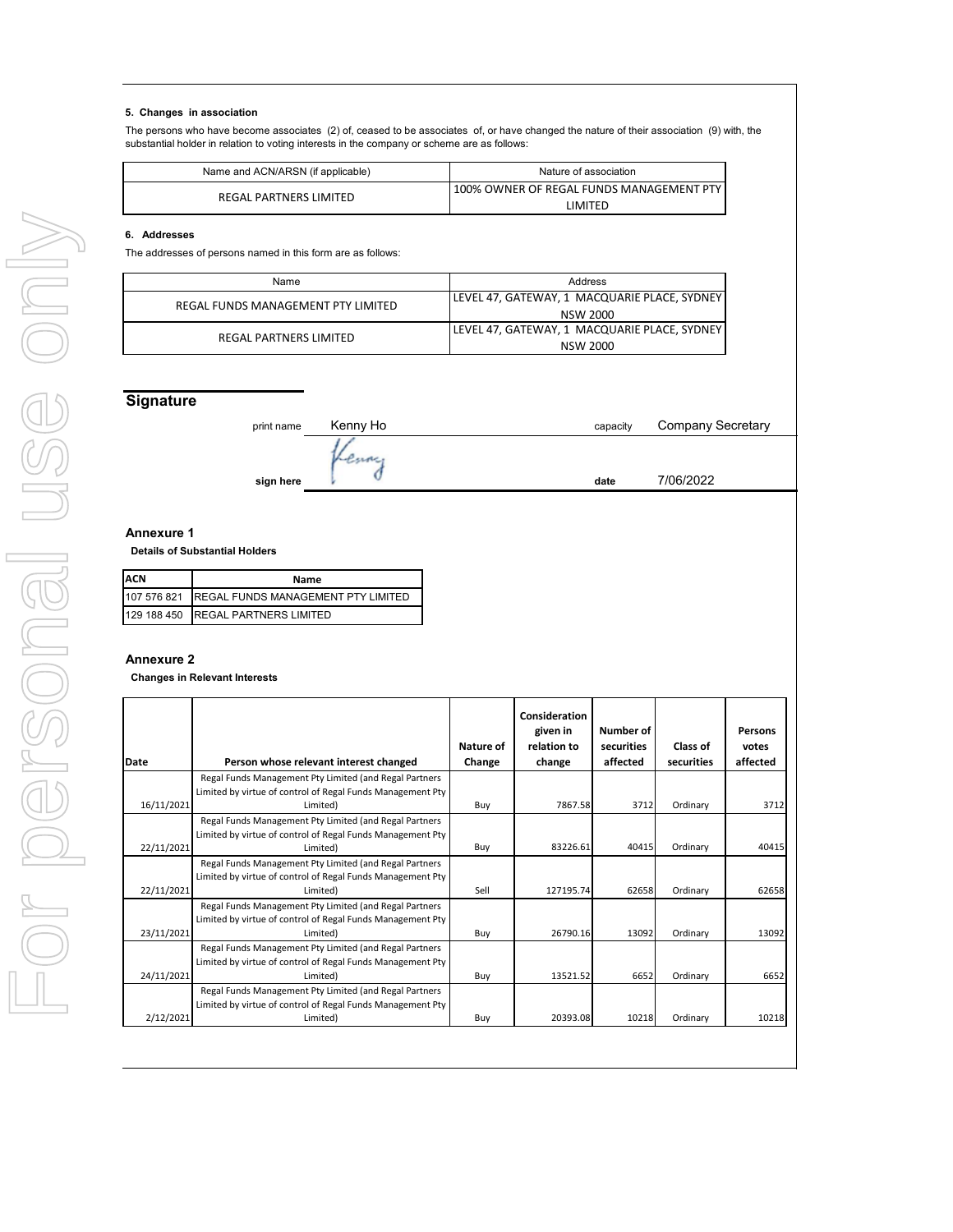| 6/12/2021  | Regal Funds Management Pty Limited (and Regal Partners<br>Limited by virtue of control of Regal Funds Management Pty<br>Limited) | Sell | 33146.57  | 16136 | Ordinary | 16136 |
|------------|----------------------------------------------------------------------------------------------------------------------------------|------|-----------|-------|----------|-------|
|            | Regal Funds Management Pty Limited (and Regal Partners<br>Limited by virtue of control of Regal Funds Management Pty             |      |           |       |          |       |
| 7/12/2021  | Limited)                                                                                                                         | Sell | 160287.03 | 77730 | Ordinary | 77730 |
|            | Regal Funds Management Pty Limited (and Regal Partners<br>Limited by virtue of control of Regal Funds Management Pty             |      |           |       |          |       |
| 7/12/2021  | Limited)<br>Regal Funds Management Pty Limited (and Regal Partners                                                               | Sell | 21838.76  | 10623 | Ordinary | 10623 |
| 7/12/2021  | Limited by virtue of control of Regal Funds Management Pty<br>Limited)                                                           | Sell | 107899.98 | 52629 | Ordinary | 52629 |
|            | Regal Funds Management Pty Limited (and Regal Partners<br>Limited by virtue of control of Regal Funds Management Pty             |      |           |       |          |       |
| 8/12/2021  | Limited)<br>Regal Funds Management Pty Limited (and Regal Partners                                                               | Sell | 20065.76  | 9647  | Ordinary | 9647  |
| 8/12/2021  | Limited by virtue of control of Regal Funds Management Pty<br>Limited)                                                           | Buy  | 33149.35  | 15915 | Ordinary | 15915 |
|            | Regal Funds Management Pty Limited (and Regal Partners                                                                           |      |           |       |          |       |
| 9/12/2021  | Limited by virtue of control of Regal Funds Management Pty<br>Limited)                                                           | Sell | 36688.85  | 17897 | Ordinary | 17897 |
|            | Regal Funds Management Pty Limited (and Regal Partners<br>Limited by virtue of control of Regal Funds Management Pty             |      |           |       |          |       |
| 10/12/2021 | Limited)<br>Regal Funds Management Pty Limited (and Regal Partners                                                               | Sell | 107175.85 | 51569 | Ordinary | 51569 |
| 10/12/2021 | Limited by virtue of control of Regal Funds Management Pty<br>Limited)                                                           | Buy  | 22727.27  | 10728 | Ordinary | 10728 |
|            | Regal Funds Management Pty Limited (and Regal Partners<br>Limited by virtue of control of Regal Funds Management Pty             |      |           |       |          |       |
| 13/12/2021 | Limited)<br>Regal Funds Management Pty Limited (and Regal Partners                                                               | Sell | 60342.66  | 28298 | Ordinary | 28298 |
| 14/12/2021 | Limited by virtue of control of Regal Funds Management Pty<br>Limited)                                                           | Sell | 23758.04  | 11415 | Ordinary | 11415 |
| 14/12/2021 | Regal Funds Management Pty Limited (and Regal Partners<br>Limited by virtue of control of Regal Funds Management Pty<br>Limited) | Buy  | 67700.63  | 32303 | Ordinary | 32303 |
| 16/12/2021 | Regal Funds Management Pty Limited (and Regal Partners<br>Limited by virtue of control of Regal Funds Management Pty<br>Limited) | Buy  | 22794.31  | 10780 | Ordinary | 10780 |
| 17/12/2021 | Regal Funds Management Pty Limited (and Regal Partners<br>Limited by virtue of control of Regal Funds Management Pty<br>Limited) | Sell | 28341.69  | 13441 | Ordinary | 13441 |
| 21/12/2021 | Regal Funds Management Pty Limited (and Regal Partners<br>Limited by virtue of control of Regal Funds Management Pty<br>Limited) | Buy  | 10566.93  | 4961  | Ordinary | 4961  |
|            | Regal Funds Management Pty Limited (and Regal Partners                                                                           |      |           |       |          |       |
| 23/12/2021 | Limited by virtue of control of Regal Funds Management Pty<br>Limited)                                                           | Buy  | 204194.15 | 92786 | Ordinary | 92786 |
|            | Regal Funds Management Pty Limited (and Regal Partners<br>Limited by virtue of control of Regal Funds Management Pty             |      |           |       |          |       |
| 28/01/2022 | Limited)<br>Regal Funds Management Pty Limited (and Regal Partners                                                               | Buy  | 158728.98 | 86130 | Ordinary | 86130 |
| 28/01/2022 | Limited by virtue of control of Regal Funds Management Pty<br>Limited)                                                           | Buy  | 90880.00  | 50000 | Ordinary | 50000 |
|            | Regal Funds Management Pty Limited (and Regal Partners<br>Limited by virtue of control of Regal Funds Management Pty             |      |           |       |          |       |
| 28/01/2022 | Limited)<br>Regal Funds Management Pty Limited (and Regal Partners                                                               | Buy  | 67455.96  | 36253 | Ordinary | 36253 |
|            | Limited by virtue of control of Regal Funds Management Pty<br>Limited)                                                           |      | 18193.00  | 10000 | Ordinary | 10000 |
| 28/01/2022 | Regal Funds Management Pty Limited (and Regal Partners                                                                           | Buy  |           |       |          |       |
| 8/02/2022  | Limited by virtue of control of Regal Funds Management Pty<br>Limited)                                                           | Buy  | 36984.00  | 20000 | Ordinary | 20000 |
|            | Regal Funds Management Pty Limited (and Regal Partners<br>Limited by virtue of control of Regal Funds Management Pty             |      |           |       |          |       |
| 9/02/2022  | Limited)                                                                                                                         | Buy  | 18395.83  | 9797  | Ordinary | 9797  |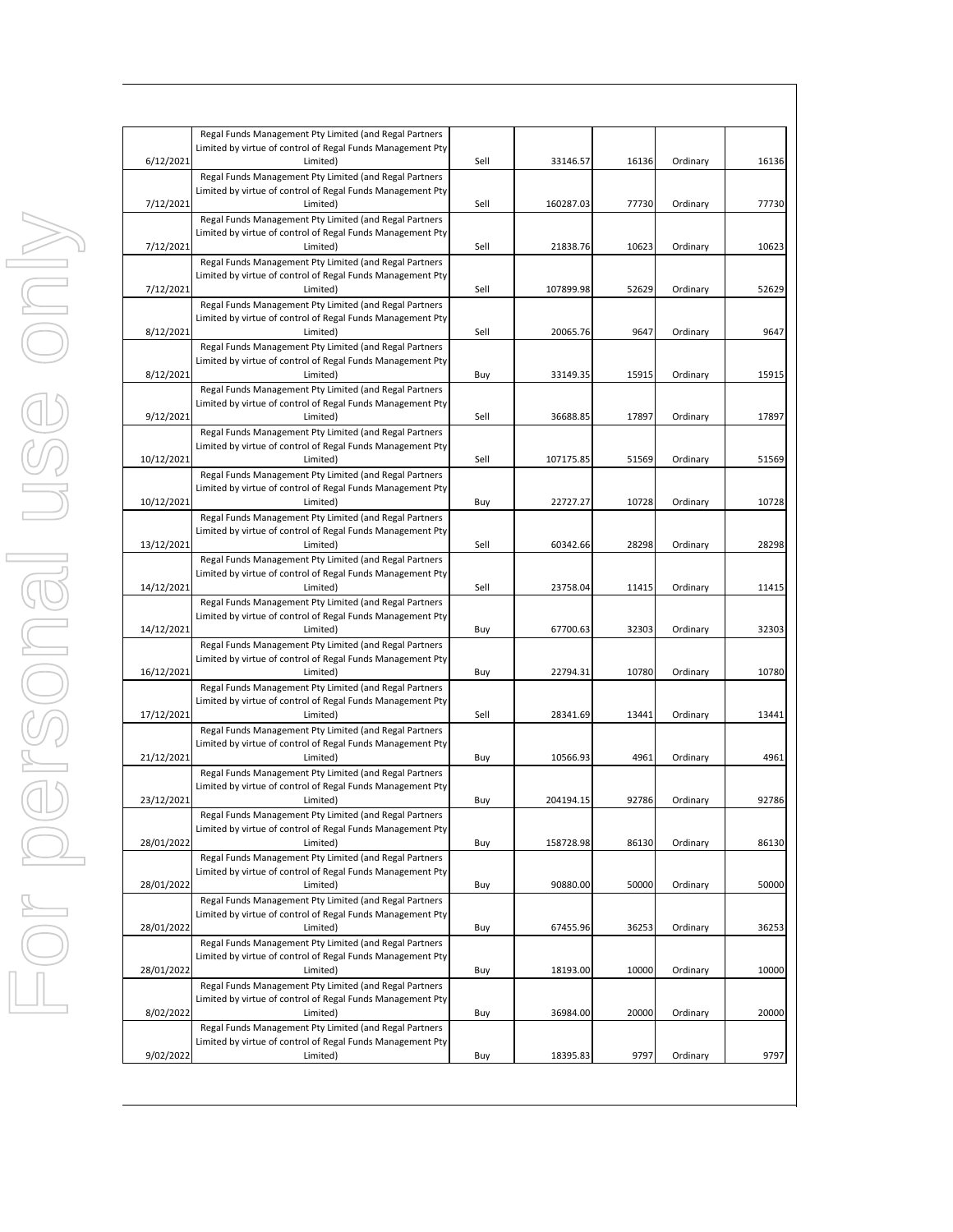|            | Regal Funds Management Pty Limited (and Regal Partners<br>Limited by virtue of control of Regal Funds Management Pty |      |            |         |          |         |
|------------|----------------------------------------------------------------------------------------------------------------------|------|------------|---------|----------|---------|
| 15/02/2022 | Limited)                                                                                                             | Sell | 17232.25   | 9810    | Ordinary | 9810    |
|            | Regal Funds Management Pty Limited (and Regal Partners                                                               |      |            |         |          |         |
|            | Limited by virtue of control of Regal Funds Management Pty                                                           |      |            |         |          |         |
| 16/02/2022 | Limited)                                                                                                             | Sell | 41067.49   | 22875   | Ordinary | 22875   |
|            | Regal Funds Management Pty Limited (and Regal Partners                                                               |      |            |         |          |         |
|            | Limited by virtue of control of Regal Funds Management Pty<br>Limited)                                               | Sell |            |         |          |         |
| 17/02/2022 | Regal Funds Management Pty Limited (and Regal Partners                                                               |      | 110112.03  | 60785   | Ordinary | 60785   |
|            | Limited by virtue of control of Regal Funds Management Pty                                                           |      |            |         |          |         |
| 18/02/2022 | Limited)                                                                                                             | Buy  | 10590.00   | 6000    | Ordinary | 6000    |
|            | Regal Funds Management Pty Limited (and Regal Partners                                                               |      |            |         |          |         |
|            | Limited by virtue of control of Regal Funds Management Pty                                                           |      |            |         |          |         |
| 23/02/2022 | Limited)                                                                                                             | Sell | 89840.00   | 50000   | Ordinary | 50000   |
|            | Regal Funds Management Pty Limited (and Regal Partners<br>Limited by virtue of control of Regal Funds Management Pty |      |            |         |          |         |
| 28/02/2022 | Limited)                                                                                                             | Sell | 1785000.00 | 1000000 | Ordinary | 1000000 |
|            | Regal Funds Management Pty Limited (and Regal Partners                                                               |      |            |         |          |         |
|            | Limited by virtue of control of Regal Funds Management Pty                                                           |      |            |         |          |         |
| 28/02/2022 | Limited)                                                                                                             | Buy  | 1785000.00 | 1000000 | Ordinary | 1000000 |
|            | Regal Funds Management Pty Limited (and Regal Partners                                                               |      |            |         |          |         |
|            | Limited by virtue of control of Regal Funds Management Pty                                                           |      |            |         |          | 8031    |
| 7/03/2022  | Limited)<br>Regal Funds Management Pty Limited (and Regal Partners                                                   | Buy  | 13436.67   | 8031    | Ordinary |         |
|            | Limited by virtue of control of Regal Funds Management Pty                                                           |      |            |         |          |         |
| 11/03/2022 | Limited)                                                                                                             | Sell | 14997.37   | 8669    | Ordinary | 8669    |
|            | Regal Funds Management Pty Limited (and Regal Partners                                                               |      |            |         |          |         |
|            | Limited by virtue of control of Regal Funds Management Pty                                                           |      |            |         |          |         |
| 5/04/2022  | Limited)                                                                                                             | Buy  | 29620.12   | 16023   | Ordinary | 16023   |
|            | Regal Funds Management Pty Limited (and Regal Partners                                                               |      |            |         |          |         |
| 5/04/2022  | Limited by virtue of control of Regal Funds Management Pty<br>Limited)                                               | Buy  | 27443.09   | 14775   | Ordinary | 14775   |
|            | Regal Funds Management Pty Limited (and Regal Partners                                                               |      |            |         |          |         |
|            | Limited by virtue of control of Regal Funds Management Pty                                                           |      |            |         |          |         |
| 14/04/2022 | Limited)                                                                                                             | Buy  | 26821.38   | 14919   | Ordinary | 14919   |
|            | Regal Funds Management Pty Limited (and Regal Partners                                                               |      |            |         |          |         |
|            | Limited by virtue of control of Regal Funds Management Pty                                                           |      |            |         |          |         |
| 19/04/2022 | Limited)                                                                                                             | Buy  | 26797.84   | 14716   | Ordinary | 14716   |
|            | Regal Funds Management Pty Limited (and Regal Partners<br>Limited by virtue of control of Regal Funds Management Pty |      |            |         |          |         |
| 20/04/2022 | Limited)                                                                                                             | Buy  | 26074.50   | 15000   | Ordinary | 15000   |
|            | Regal Funds Management Pty Limited (and Regal Partners                                                               |      |            |         |          |         |
|            | Limited by virtue of control of Regal Funds Management Pty                                                           |      |            |         |          |         |
| 20/04/2022 | Limited)                                                                                                             | Buy  | 16822.52   | 9724    | Ordinary | 9724    |
|            | Regal Funds Management Pty Limited (and Regal Partners                                                               |      |            |         |          |         |
| 21/04/2022 | Limited by virtue of control of Regal Funds Management Pty                                                           |      |            |         |          |         |
|            | Limited)<br>Regal Funds Management Pty Limited (and Regal Partners                                                   | Buy  | 46702.24   | 26558   | Ordinary | 26558   |
|            | Limited by virtue of control of Regal Funds Management Pty                                                           |      |            |         |          |         |
| 21/04/2022 | Limited)                                                                                                             | Buy  | 26871.53   | 15121   | Ordinary | 15121   |
|            | Regal Funds Management Pty Limited (and Regal Partners                                                               |      |            |         |          |         |
|            | Limited by virtue of control of Regal Funds Management Pty                                                           |      |            |         |          |         |
| 22/04/2022 | Limited)                                                                                                             | Buy  | 26023.86   | 14589   | Ordinary | 14589   |
|            | Regal Funds Management Pty Limited (and Regal Partners                                                               |      |            |         |          |         |
| 26/04/2022 | Limited by virtue of control of Regal Funds Management Pty<br>Limited)                                               | Buy  | 24692.16   | 14044   | Ordinary | 14044   |
|            | Regal Funds Management Pty Limited (and Regal Partners                                                               |      |            |         |          |         |
|            | Limited by virtue of control of Regal Funds Management Pty                                                           |      |            |         |          |         |
| 28/04/2022 | Limited)                                                                                                             | Buy  | 429258.09  | 247411  | Ordinary | 247411  |
|            | Regal Funds Management Pty Limited (and Regal Partners                                                               |      |            |         |          |         |
|            | Limited by virtue of control of Regal Funds Management Pty                                                           |      |            |         |          |         |
| 6/05/2022  | Limited)                                                                                                             | Buy  | 7875.00    | 5000    | Ordinary | 5000    |
|            | Regal Funds Management Pty Limited (and Regal Partners                                                               |      |            |         |          |         |
| 9/05/2022  | Limited by virtue of control of Regal Funds Management Pty<br>Limited)                                               | Sell | 166910.44  | 110698  | Ordinary | 110698  |
|            |                                                                                                                      |      |            |         |          |         |